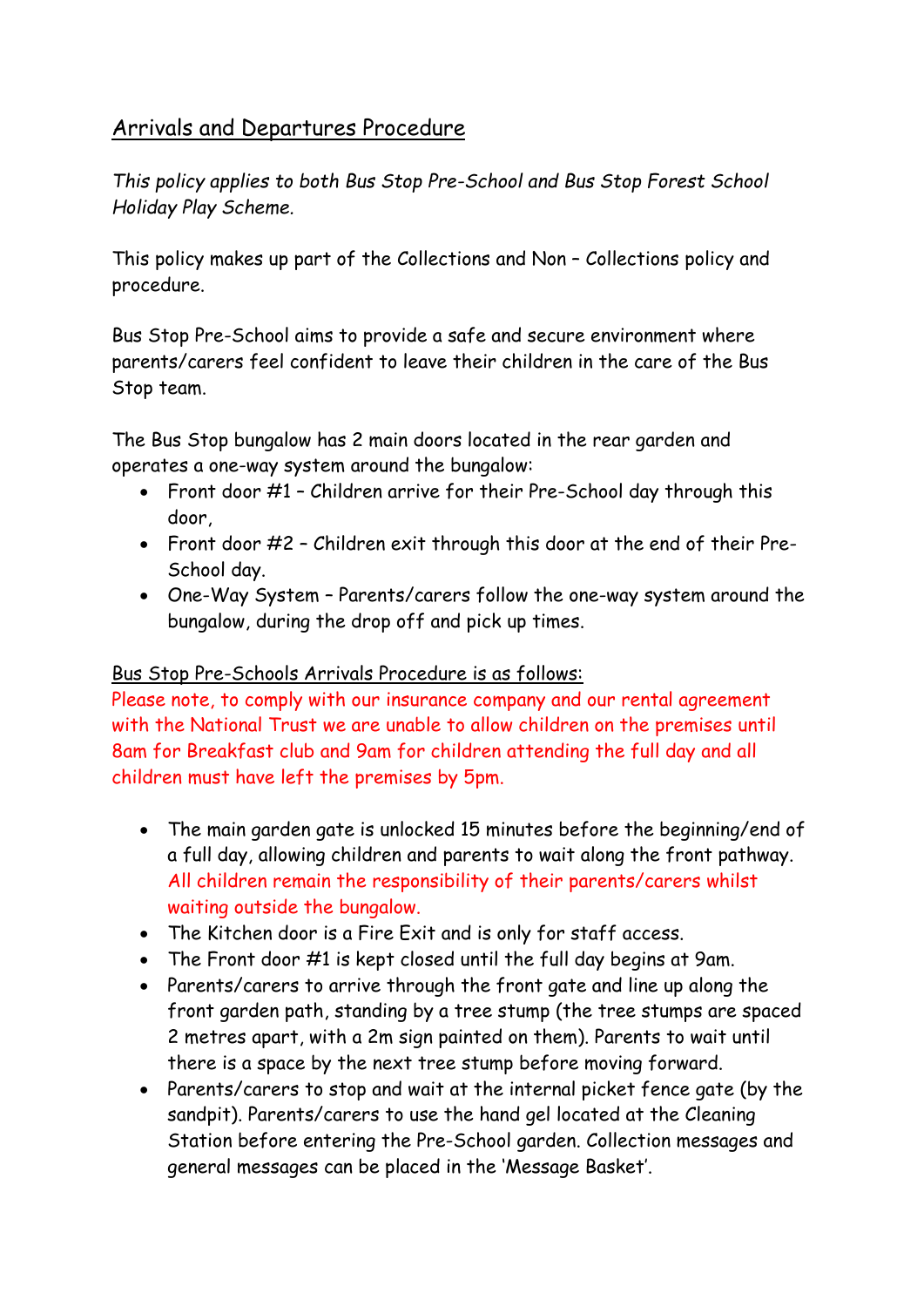- A member of the team will greet the parents and allow two families at a time to enter the Pre-School garden to drop off their children.
- Once under the shelter another team member will greet the children and parent/carers and welcome the children into the classroom through Front door#1.
- Parents/carers to support their child to hang up their coat and bag on their chosen peg and place named pebble above peg. Parents/carers to support children to put toys for Show and Tell in their individual trays.
- A team member remains by the picket fence gate and by Front door#1 until every child has arrived and in turn every parent/carer has left the premises.
- Children and adults enter through the Front door #1 at the rear of the bungalow. Due to limited space in the hallway, we advise that parents/carers say goodbye to children at the door.
- A team member writes down the arrival times for every child on the Register and any collection messages on the Register.
- As children arrive inside the bungalow, they will be supported to wash their hands by a team member. Children to sing the Handwashing song.
- The team members in the classroom, welcome each child and encourages the children to settle at an activity.
- Parents/carers to follow the one-way system around the bungalow and exit the premises through the rear gate, leading to the front garden. Parent/carers to exit the front garden through the double gates, taking them along the lane.
- Once all parents/carers have left the premises a team member locks the garden gates, closes the front door, writes down the total number of children on the register and joins the group to say the Good Morning Welcome in the Bug rug room.

To prevent the risk of intruders, unexpected visitors or the risk of children leaving the premises unattended, the front garden gate has a key lock, which can only be opened/closed with a key. The key is carried by the Bus Stop Management team. The rear gate has a bolt and latch, these are placed out of the reach of children at the top of the gate. The bolt is placed in the middle of the gate, preventing intruders from stretching over the gate and reaching the bolt.

Bus Stop Pre-School Departure Procedure is as follows:

• The main garden gate is unlocked 15 minutes before the beginning/end of a full day, allowing parents/carers to wait along the front pathway. All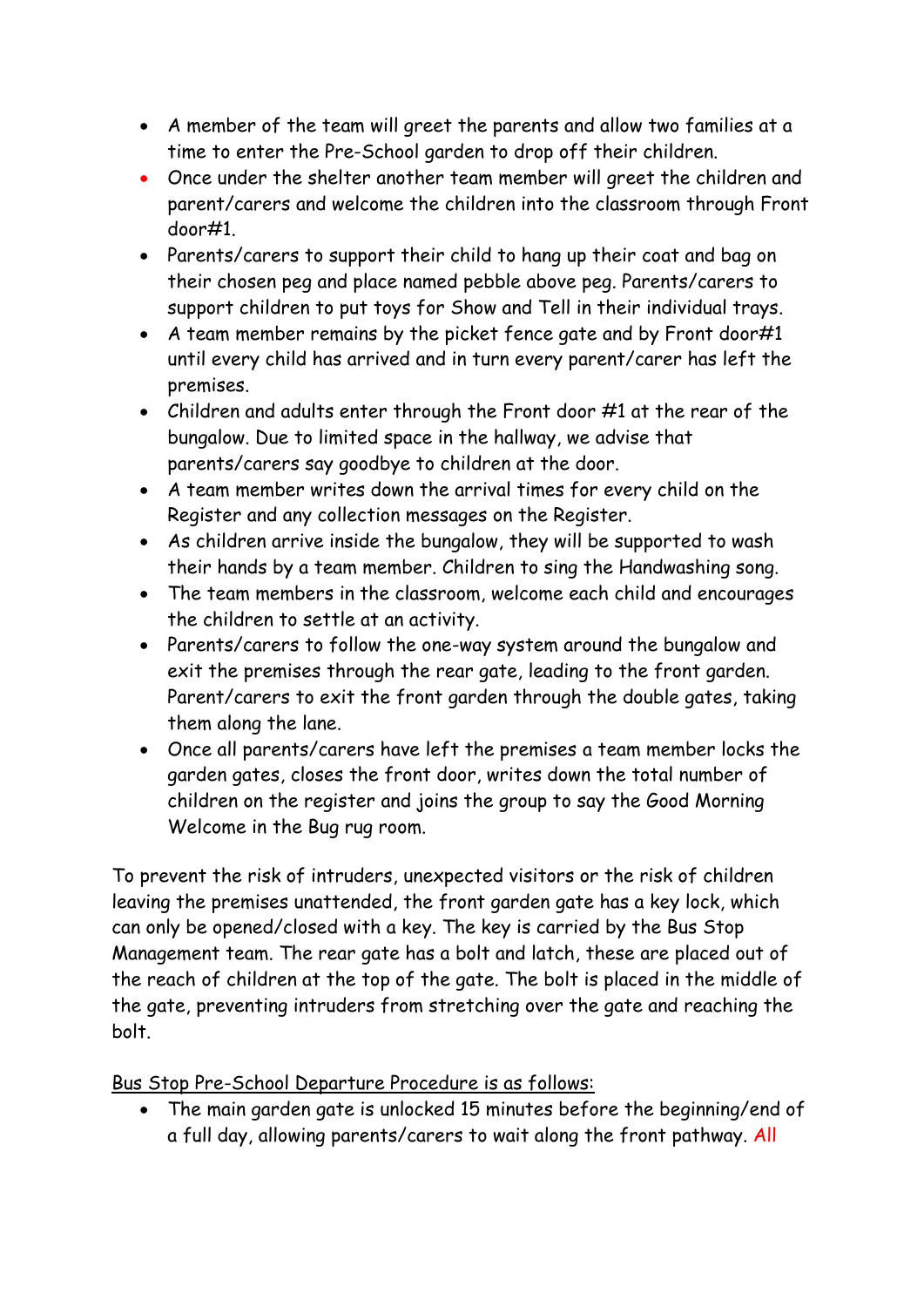children remain the responsibility of their parents/carers whilst waiting outside the bungalow.

- The Kitchen door is a Fire Exit and is only for staff access.
- The Front door #1 and #2 are closed until the end of a full day at 4pm.
- Parents/carers to arrive through the front gate and line up along the front garden path, standing by a tree stump (the tree stumps are spaced 2 metres apart, with a 2m sign painted on them). Parents to wait until there is a space by the next tree stump before moving forward.
- Parents/carers to stop and wait at the internal picket fence gate (by the sandpit). Parents/carers to use the hand gel located at the Cleaning Station before entering the Pre-School garden. General messages can be placed in the 'Message Basket'.
- A member of the team will greet the parents and allow two families at a time to enter the Pre-School garden to collect their children.
- Parents/carers to collect their child's bag, coat, Show and Tell and Communication Book from children's trays. Parents to place their child's pebble back into named tray.
- Once under the shelter another team member will greet the parent/carers at Front door#2. The team member responsible for opening the door and welcoming the parents/carers into Pre-School looks at the Register to see if there is any collection information before opening Front door #2.
- If a person arrives to collect a child and is unknown to the team, the Password system is put into practice. Please refer to the Collections and Non-Collections policy and Photo Collection sheet.
- The team member opening the door, stands outside Front door #2 to ensure each child has been collected by the correct parent/carer and to ensure children do not leave the premises unattended.
- One team member stands by the Bug Rug room door and calls the children by their names to be collected, when parent/carer can be clearly seen.
- A team member goes outside to parents/carers for Accident Forms or Medication Forms to be signed and returns medication if required.
- One team member remains on the carpet with the children waiting for their names to be called.
- Parents/carers to follow the one-way system around the bungalow and exit the premises through the rear gate, leading to the front garden. Parent/carers to exit the front garden through the double gates, taking them along the lane.
- A team member remains by the picket fence gate and Front door#2 until every child has been collected and has left the premises with their parent/carer.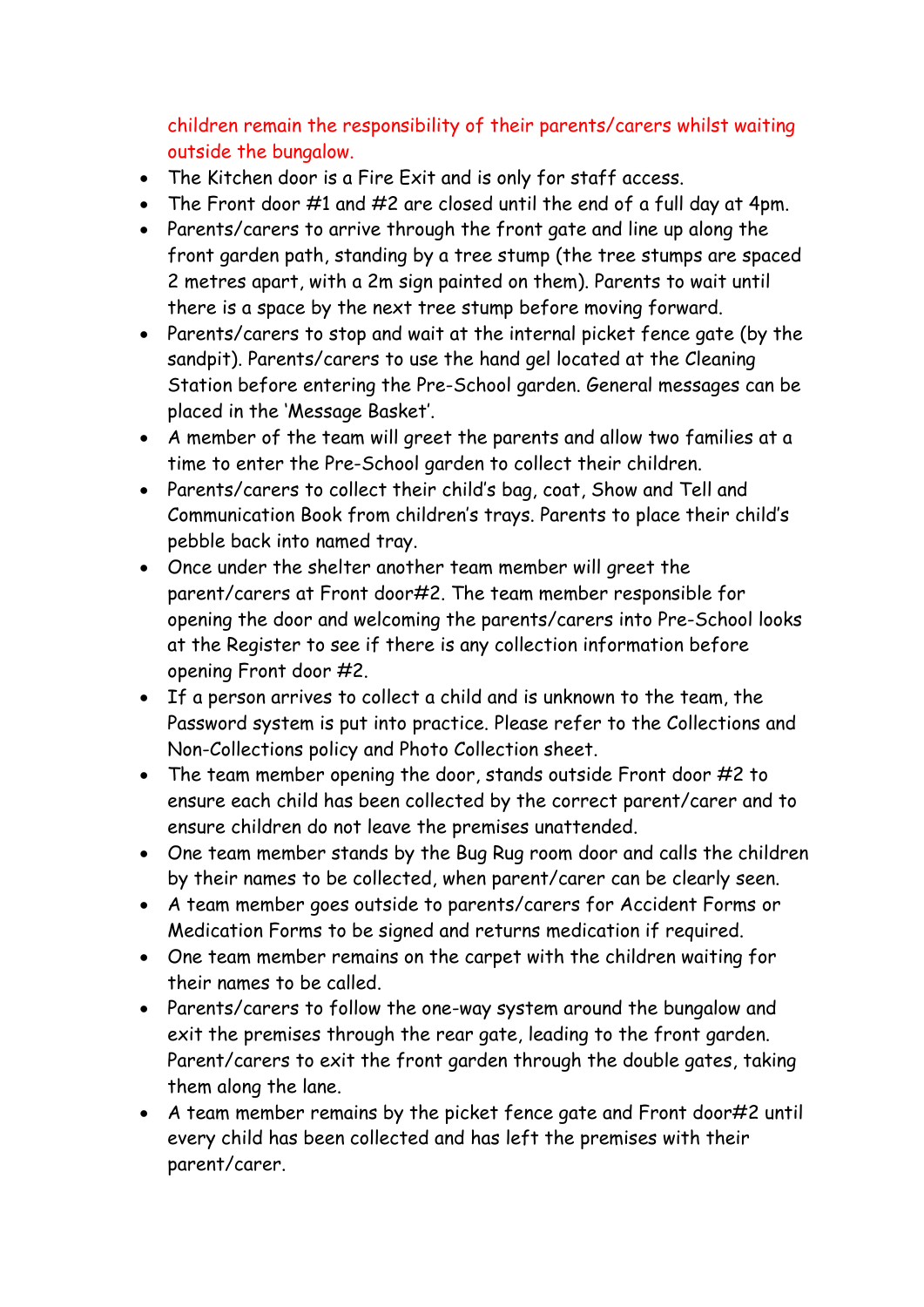- Once all the children and parents/carers have left the premises a team member locks the garden gates and closes the Front door #2.
- The team member at the front door writes down the departure times of each child. Children staying for the Chill Out hour are counted and taken to the Lunch room for a late afternoon snack.
- Parents/carers arriving late to collect their children will be charged.

# Breakfast Club: 8am – 9am Arrival Procedure

Please note, to comply with our insurance company and our rental agreement with the National Trust we are unable to open the front door until 8am for Breakfast club children.

- The above Arrivals procedure applies where appropriate.
- Parents can drop off anytime between 8am 8.30am and understand they are charged for the full Breakfast Club hour.
- Children must arrive before 8.30am to ensure they have time to eat breakfast. Breakfast will not be available after 8.45am and parents arriving at this time will be asked to join the families arriving for the 9am start.

# Chill-Out Time: 4pm-5pm Departure Procedure

Please note, to comply with our insurance company and our rental agreement with the National Trust we are unable to have children on the premises after 5pm.

- Parents/carers to ring the Staff Kitchen door bell,
- A team member will welcome parents into the bungalow and help a child to collect their belongings.
- Parents and children exit through the Staff Kitchen door.
- The team member at the front door writes down the departure times of each child.
- Parents/carers may collect children at any time during the hour, however will be charged for the full hour.
- Parents/carers arriving late to collect their children will be charged.
- The above Departure procedure and policy applies if an unknown person arrives to collect.

# Forest School Play Scheme Arrivals and Departures

Arrival Procedure:

• A staff member stands at the picket fence gate in the rear garden, welcoming children and parents into the garden. The staff member